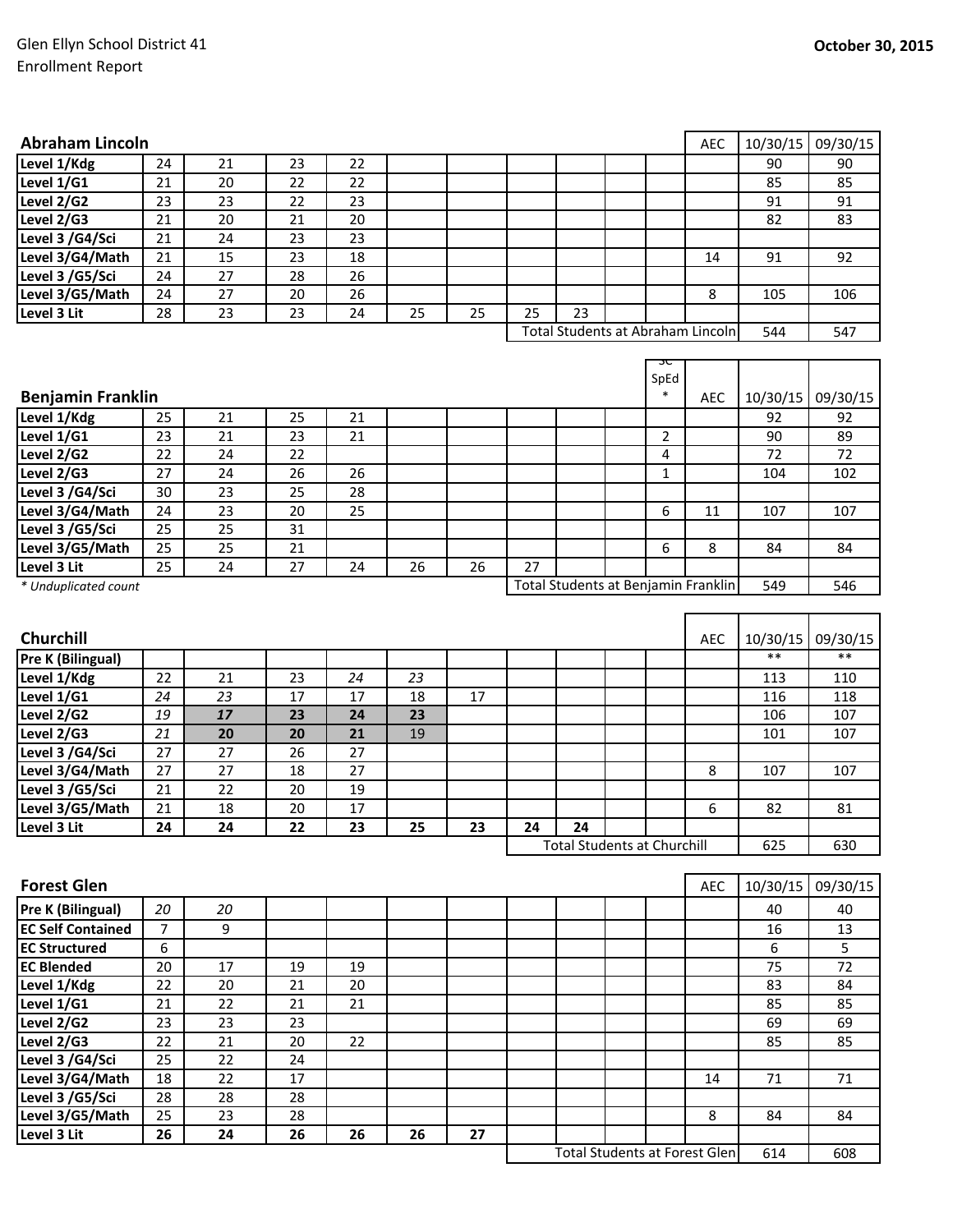| Hadley Jr. High |     |  |  |  |  |                                  | SC SpEd   10/30/15   09/30/15 |      |
|-----------------|-----|--|--|--|--|----------------------------------|-------------------------------|------|
| Gr <sub>6</sub> | 393 |  |  |  |  |                                  | 398                           | 399  |
| Gr <sub>7</sub> | 405 |  |  |  |  | 12                               | 417                           | 416  |
| Gr <sub>8</sub> | 345 |  |  |  |  | 13                               | 358                           | 360  |
|                 |     |  |  |  |  | Total Students at Hadley Jr High | 1173                          | 1175 |

\* Unduplicated count

\*\*Pre K moved from Churchill to Forest Glen

Bilingual/Dual Lang sections in italics

Shaded/bold section numbers represent instruction held in portables

Portables at Hadley house 8th grade classes

| <b>District Totals</b> | 10/30/15 | 09/30/15 | 09/30/14 |
|------------------------|----------|----------|----------|
| PreK/EC                | 137      | 130      | 119      |
| Level 1/Kdg            | 378      | 377      | 354      |
| Level 1/G1             | 376      | 377      | 342      |
| Level 2/G2             | 338      | 339      | 372      |
| Level 2/G3             | 372      | 371      | 381      |
| Level $3/64$           | 376      | 377      | 353      |
| Level $3/$ G5          | 355      | 355      | 403      |
| Gr <sub>6</sub>        | 398      | 399      | 407      |
| Gr 7                   | 417      | 416      | 367      |
| Gr 8                   | 358      | 360      | 403      |
| <b>Grand Total</b>     | 3505     | 3501     | 3501     |

## **District 41 Class Size Targets**

**Level 1 (GR K/1)**  20‐22 students per class

**Level 2 (GR 2/3)** 22‐25 students per class

**Level 3 (GR 4/5)** 25‐27 students per class

**Grades 6 ‐ 8**  26‐28 students per class

*Approved by the Board of Education: January 12, 2015*